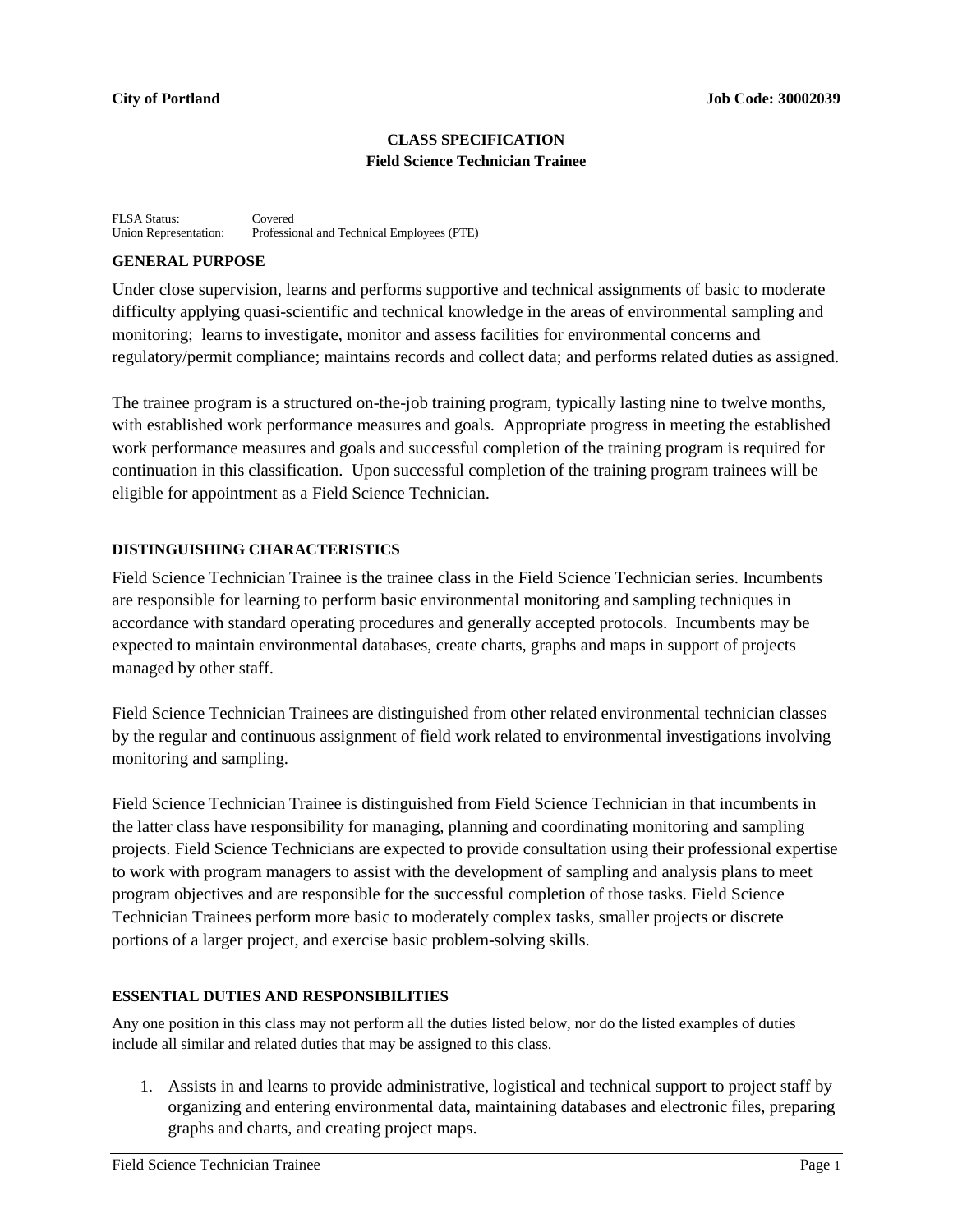- 2. Assists in and learns to clean monitoring equipment and tools; orders consumable supplies, stocks sample containers and organizes sampling vehicles.
- 3. Assists in and learns to collect water quality samples using grab sampling and time-paced composite sampling techniques.
- 4. Assists in and learns confined space entry to manually verify the accuracy of sewer flow monitors, collect inline sediment samples and install, maintain, and remove monitoring equipment.
- 5. Indexes, files, updates, researches and compiles data from various sources.
- 6. Utilizes calculators and computers to perform calculations, or enter and extract information to assist in developing plans and specifications for various work projects.
- 7. Assists in the preparation of technical reports that analyze and interpret environmental data; researches and assembles quantitative data concerning the quality of environmental quality and watershed health.
- 8. Learns to interprets rules, regulations, laws and policies regarding environmental issues to assist in providing direction and comment.

## **MINIMUM QUALIFICATIONS**

### **Knowledge of:**

- 1. Basic environmental monitoring and investigation techniques and practices
- 2. Basic technical processes of environmental protection, enhancement and control.
- 3. Basic practices and techniques of physical and biological sciences.
- 4. Federal and state laws and regulations relating to environmental monitoring.
- 5. City operating policies and departmental work procedures and quality standards.
- 6. Basic groundwater protection practices and procedures.
- 7. Basic statistics and environmental sciences.
- 8. Basic practices and techniques of environmental protection and water pollution and control.
- 9. Standard office practices and procedures for maintaining and setting up both manual and electronic files; basic methods and procedures for archiving and retrieving map and drawing information; and data gathering and research techniques.
- 10. Industry standard safety practices and protocols.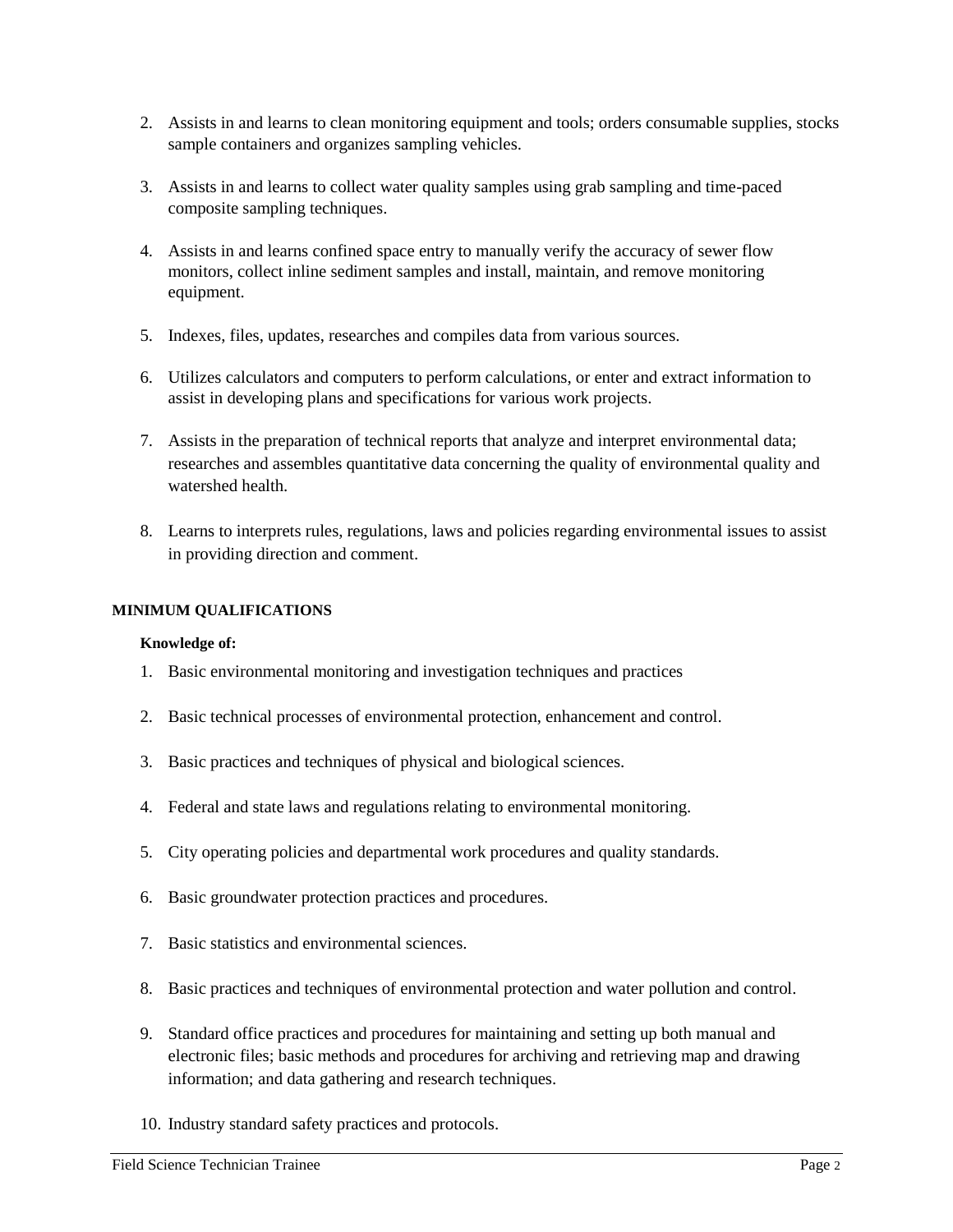# **Ability to:**

- 1. Understand and follow written and oral instructions; work under limited supervision; work simultaneously on multiple tasks.
- 2. Perform detailed work thoroughly, neatly, accurately and efficiently.
- 3. Establish and maintain effective working relationships with bureau management and staff, contractors and others encountered in the course of work.
- 4. Learn and interpret codes, rules, regulations, and policies and to apply these to a variety of customer requests.
- 5. Learn and operate a variety of computer software programs to record and analyze data, maintain technical files, and prepare maps, plans, records, graphics, documents and reports.
- 6. Use safety precautions when driving or working at field sites.
- 7. Routinely enter confined spaces including manholes and sewers; work in rough, steep and uneven terrain; lift and carry up to 70 pounds and work outdoors in all weather conditions; perform very physical and strenuous work under hazardous working conditions, work in and around traffic and work site equipment or machinery, and exposure to unknown chemicals.
- 8. Learn to collect field data and samples.
- 9. Learn to utilize specialized monitoring, engineering, drafting, measuring, surveying or electronic tools, materials and equipment.
- 10. Learn to read and interpret various kinds of maps, architectural and engineering drawings, construction plans, and blueprints and other technical materials, such as specifications, engineering manuals, surveying tables, computer manuals, trade journals, equipment instruction manuals, engineering code provisions, state and federal guidelines.

### **Training and Experience:**

A typical way of obtaining the knowledge, skills and abilities outlined above is graduation from high school, trade school or vocational school, or G.E.D. equivalent; supplemented by courses environmental sciences or an equivalent combination of training and experience. Experience in a public agency is preferred.

### **Licenses; Certificates; Special Requirements:**

A valid state driver's license may be required for certain assignments. Successful completion of 40-Hour Hazardous Waste Operations and Emergency Response, Confined Space Entry, Boat Safety, and Traffic Control and Flagging training required within 9 months of hire.